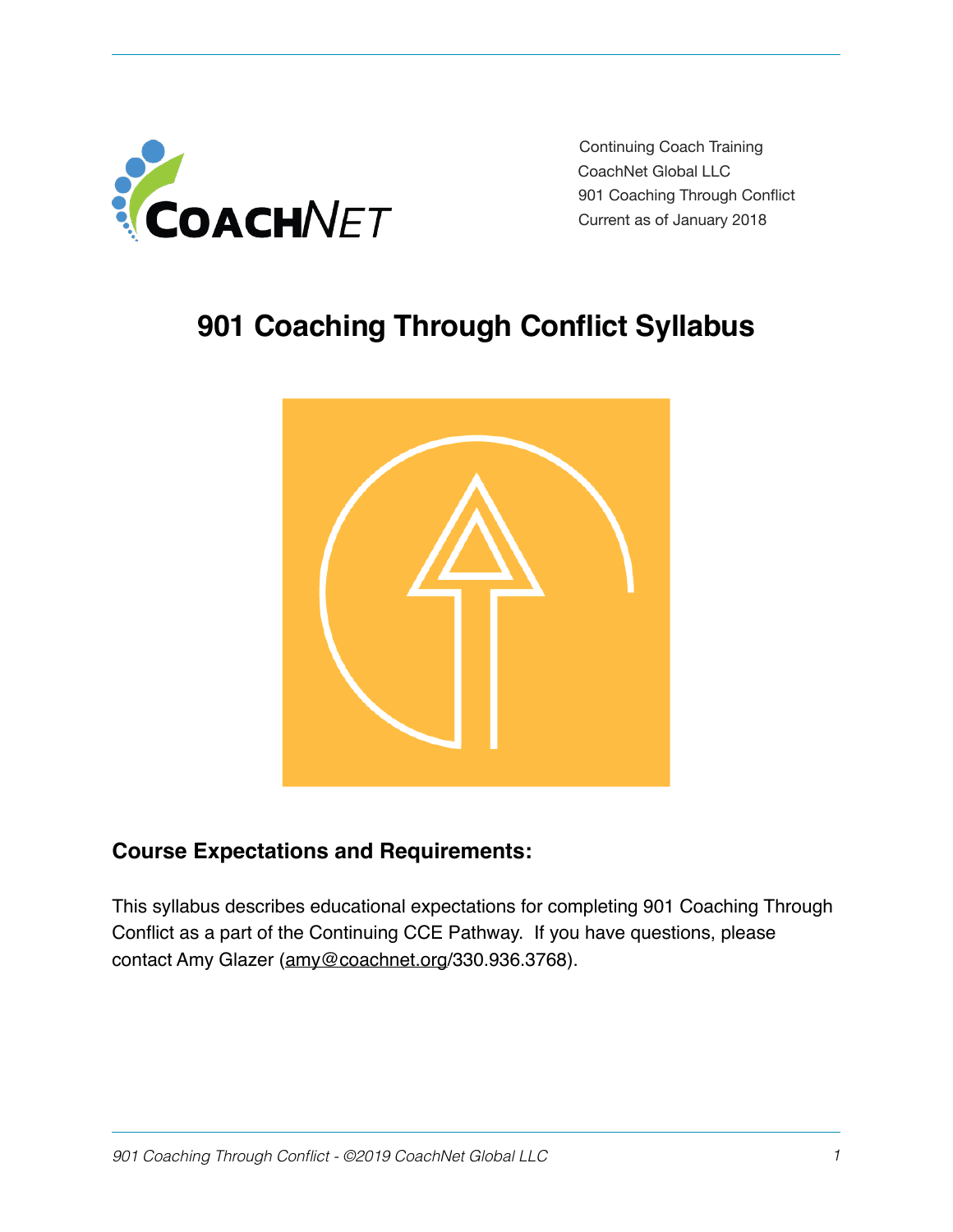#### **Basic Information:**

- 901 Coaching Through Conflict
- Online

## **Number of Coach Specific Training Hours**:

- 4 x 60 minute class sessions (online)
- CoachNet uses a system called Zoom Meeting for our online training. You can access it through the Zoom Meeting app, or through your browser. You can acquire the link through [www.coachnet.org](http://www.coachnet.org) located under My Courses.
- One writing assignment (submitted for review by instructor).

#### **Instructor's Name:**

Amy Glazer, ACC Director of Coaching Community [amy@coachnet.org](mailto:amy@coachnet.org) 330.936.3768

## **Contacting the CoachNet Team:**

Amy Glazer, ACC Director of Coaching Community [amy@coachnet.org](mailto:amy@coachnet.org) 330.936.3768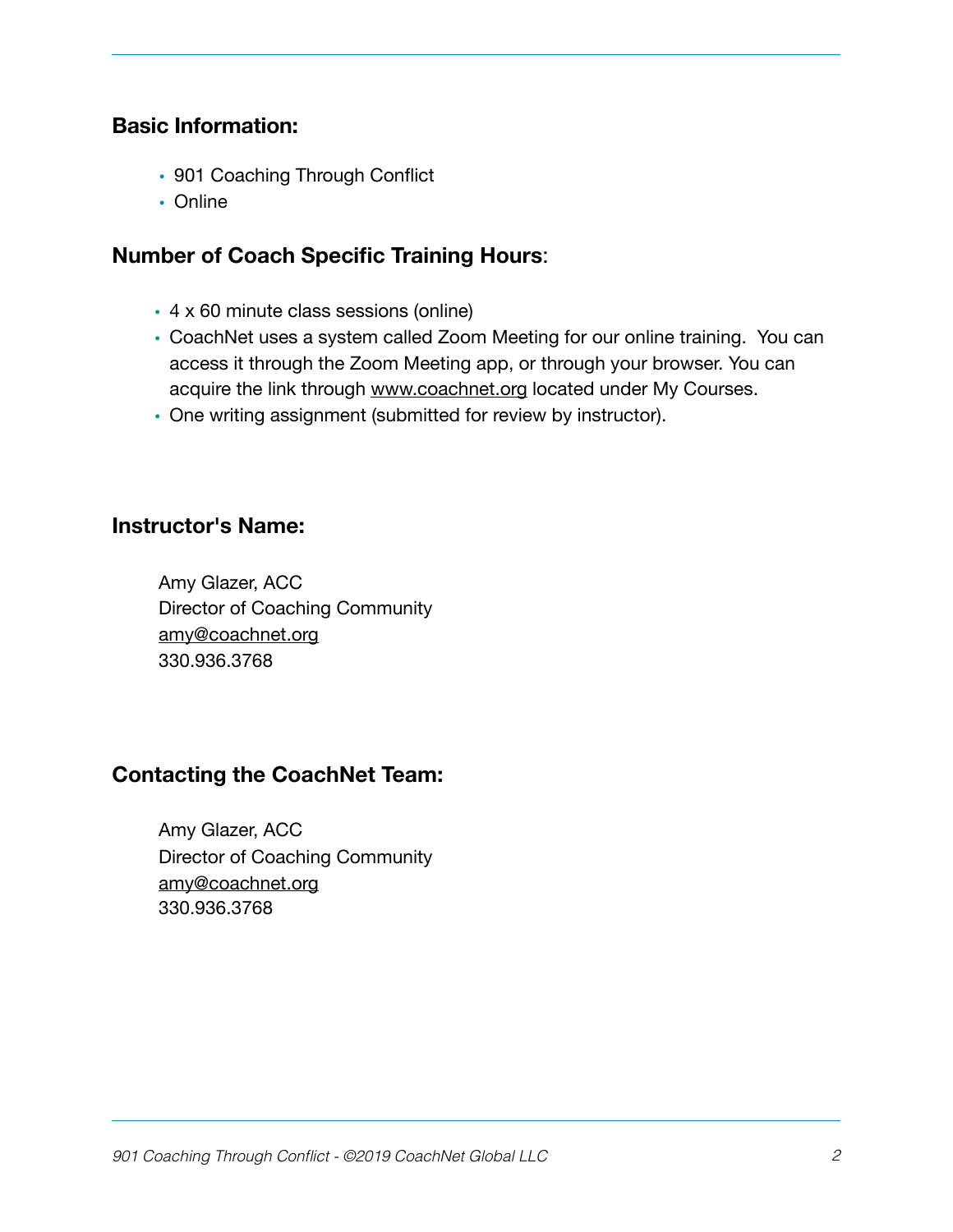# **Website Description:**

4 sessions exploring conflict and it's (potentially) helpful role in coaching.

Every relationship has some amount of conflict...it's bound to happen. The most effective relationships transform conflict-related energy that into something that serves the relationship in a positive way. How can coaches do that?

901 Coaching Through Conflict explores how a coach can use leverage the conflicts- small and large--that fill every day life so that clients learn about themselves and accomplish their goals.

In class 901, you'll learn about your own conflict preferences and how those preferences can make you a more effective coach. The class will also explore coachclient conflict styles, explore how coaches can maximize similar conflict styles and discover strategies for coaching success when conflict styles are different.

This course covers the following ICF Core Competencies:

- *#2 Establishing the Coaching Agreement*
- *#3 Establishing Trust & Intimacy with the Client*
- *#4 Coaching Presence*
- *#7 Direct Communication*
- *#8 Creating Awareness*
- 4 60 minute sessions
- 4 coach-specific training hours

This class is a part of the Integrated PCC Pathway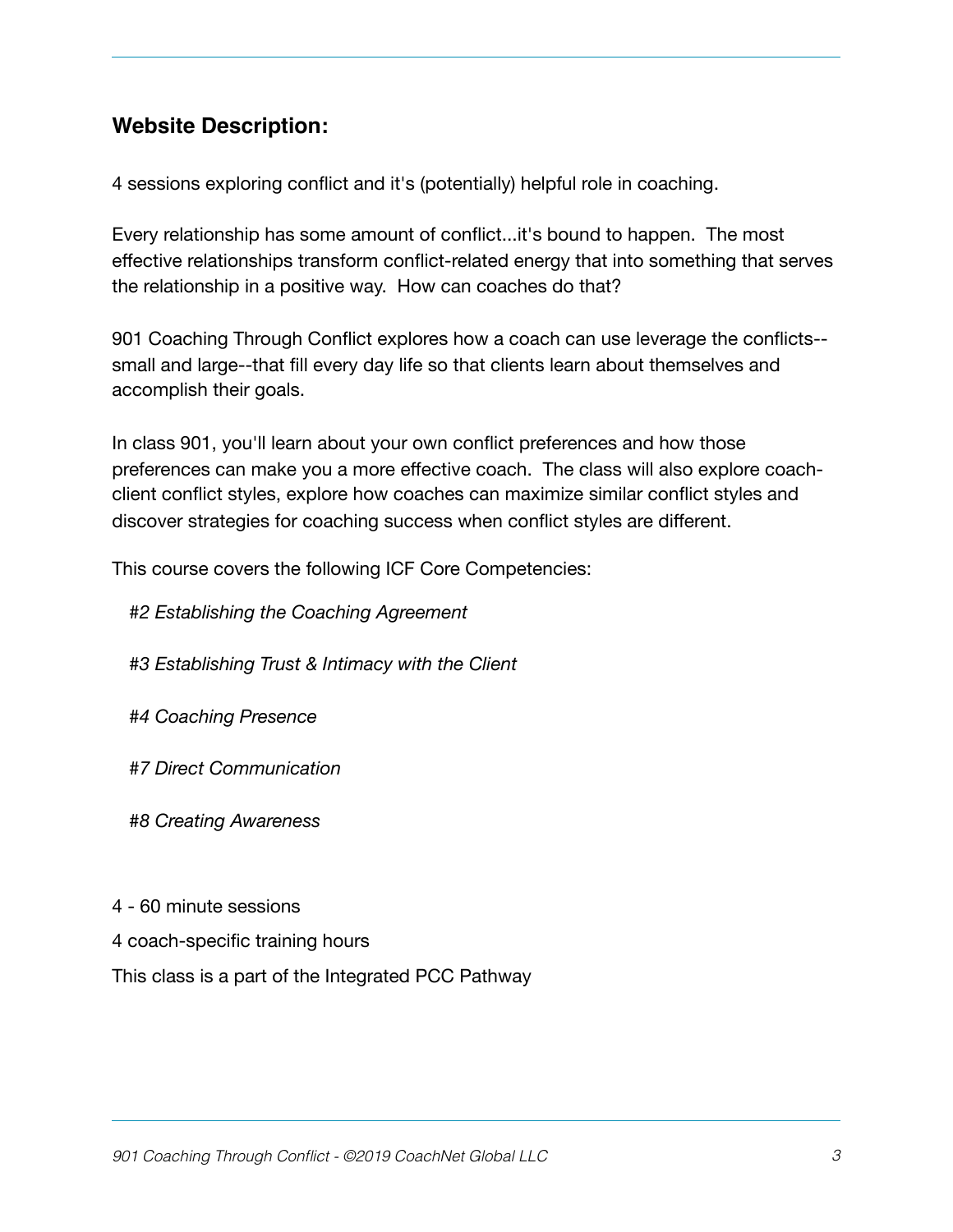# **Course Objectives:**

The objectives for this course are:

- Understand the full coach development arc as CoachNet applies it
- Equip yourself with a basic skill set for informal & formal coaching
- Practice (with feedback)
- Experience the ICF Core Competencies and Code of Ethics
- Conduct formal and informal coaching conversations and begin to understand formal coaching relationships

## **Required Student Resources:**

To successfully complete 901 Coaching Through Conflict, you will need:

- A reliable internet connection
- A reliable telephone
- A copy of the 901 Coaching Through Conflict Participant's Sessions Guide
- An email address
- Word processing software to submit final assignments in Microsoft Word format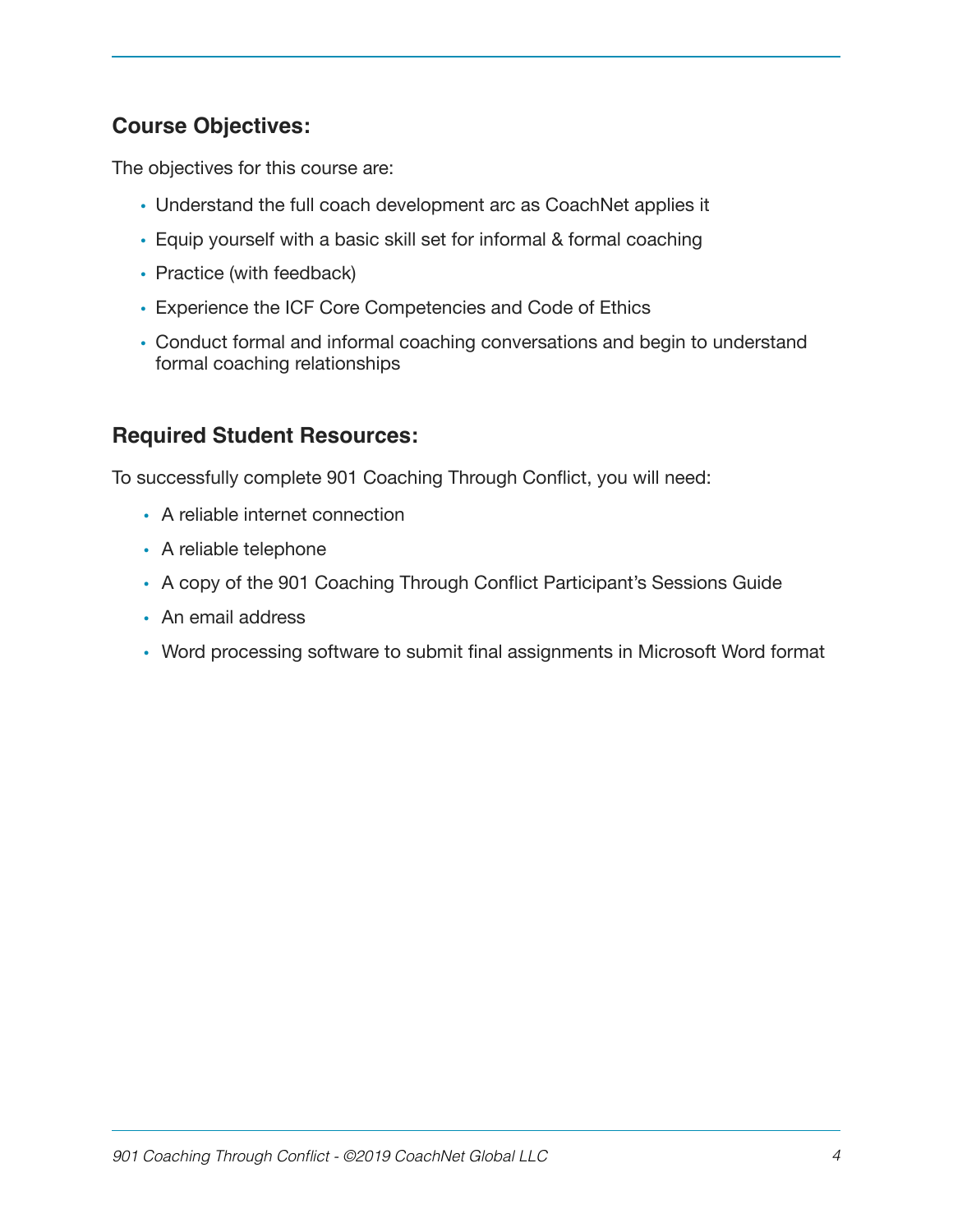# **Course Schedule/Outline/Calendar of Events:**

901 Coaching Through Conflict follows one of two formats: online for 4 - 60 minute sessions, online for two 2 hour sessions. Both formats include follow up assignments.

901 Coaching Through Conflict begins online 2-3 times per year on average.

| <b>Session</b> | <b>Class Focus</b>                            | <b>Follow Up Assignment</b>            |
|----------------|-----------------------------------------------|----------------------------------------|
|                | <b>1</b> Conflict in Coaching                 |                                        |
|                | <b>2</b> Basic Conflict Styles                |                                        |
|                | <b>3</b> Coaching the Aggressive<br>Conflicts |                                        |
|                | 4 Coaching the Passive<br>Conflicts           | Journal Assignment (15-45)<br>Minutes) |

All assignments must be submitted to the Instructor within 30 days of the final class.

# **Criteria for Grading:**

901 Coaching Through Conflict is conducted on a pass/fail basis.

You will pass 901 Coaching Through Conflict if:

- You attend the required 75% of live course sessions and participate in class discussions
- You listen to the recordings of missed session
- You submit your writing assignments demonstrating comprehension and application of the material